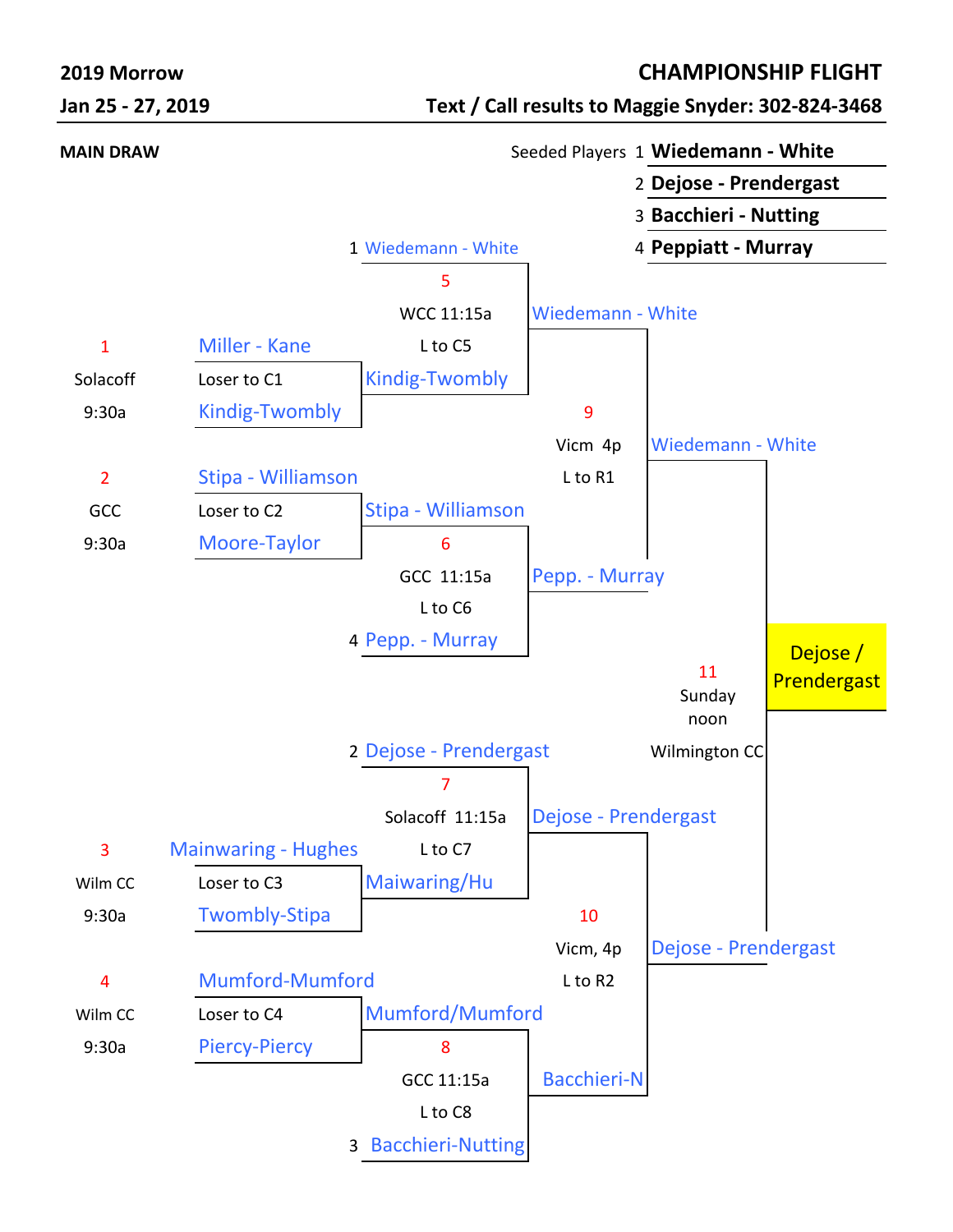

# **Jan 25 - 27, 2019 Text / Call results to Maggie Snyder: 302-824-3468**

#### **2019 Morrow CHAMPIONSHIP FLIGHT**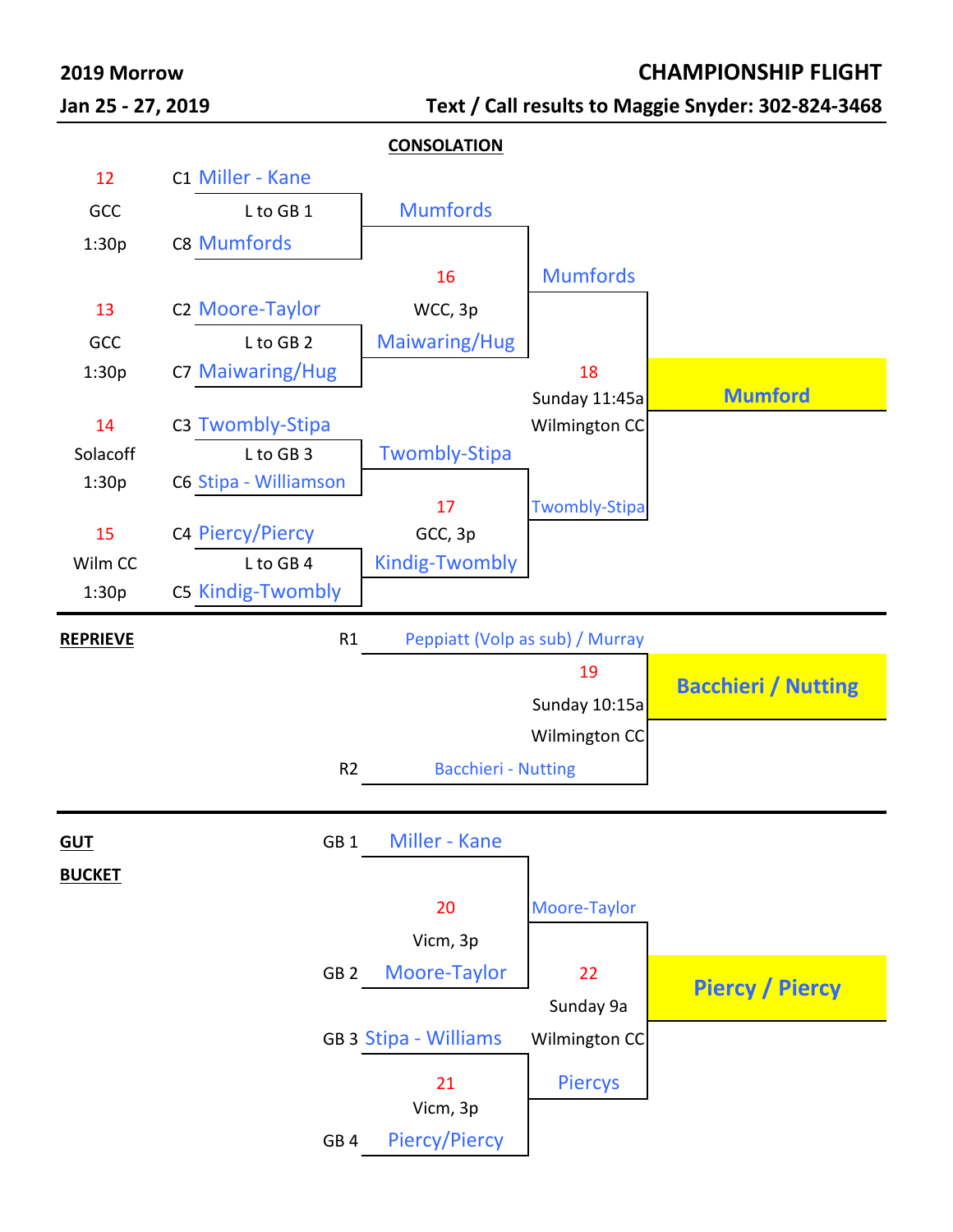### **2019 Morrow A Flight**

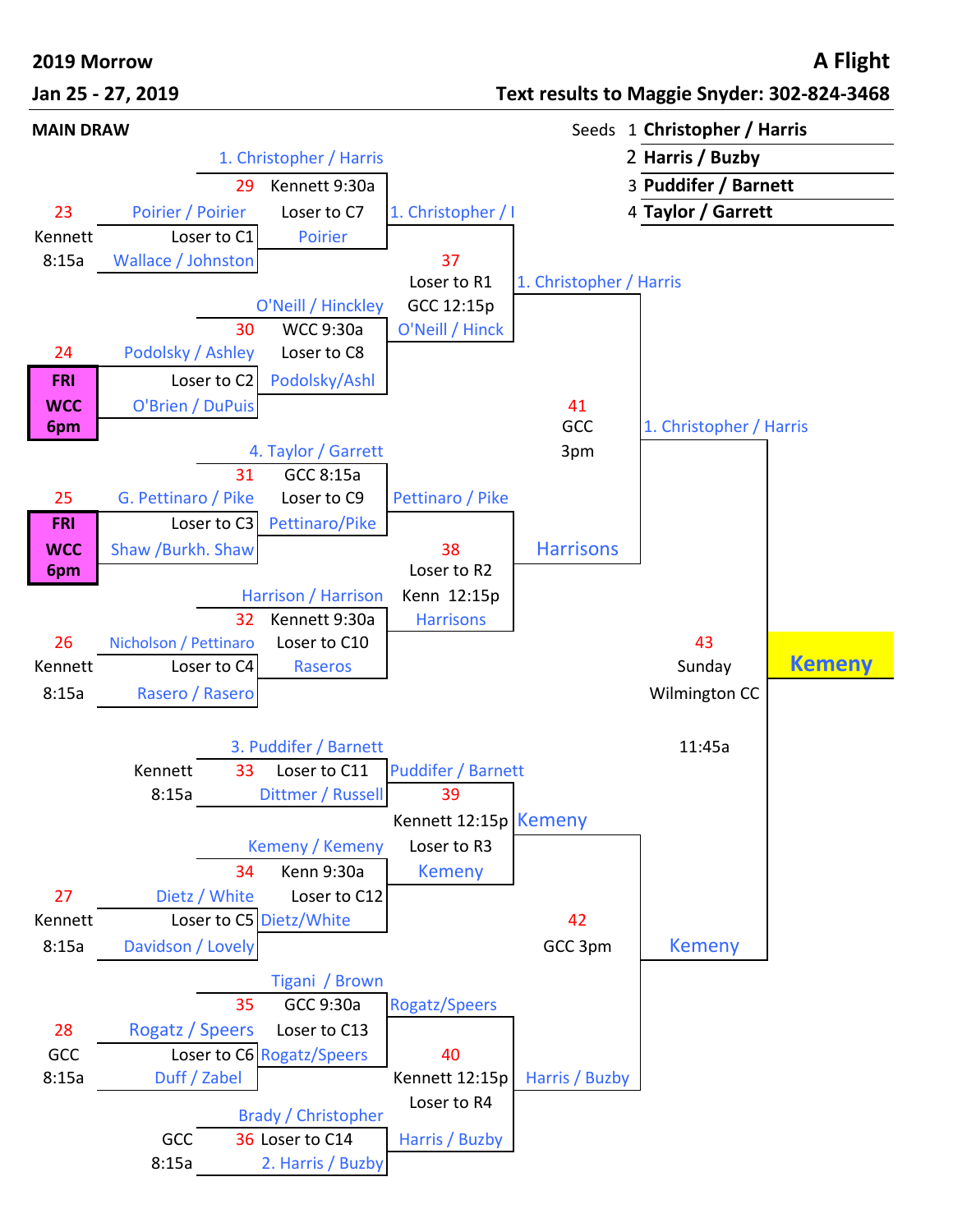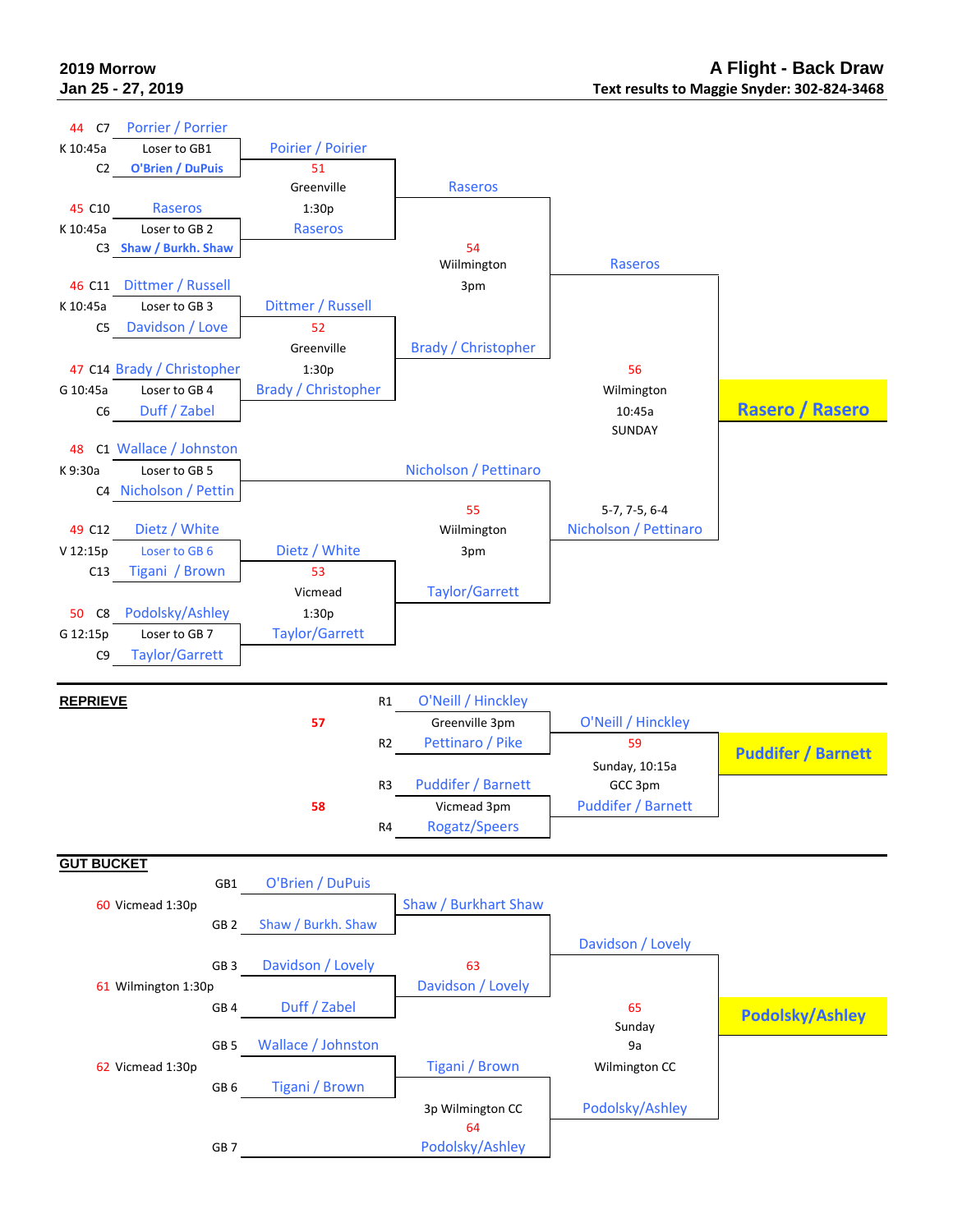### **2019 Morrow B Flight**

## **Jan 25 - 27, 2019 Text results to Maggie Snyder: 302-824-3468**